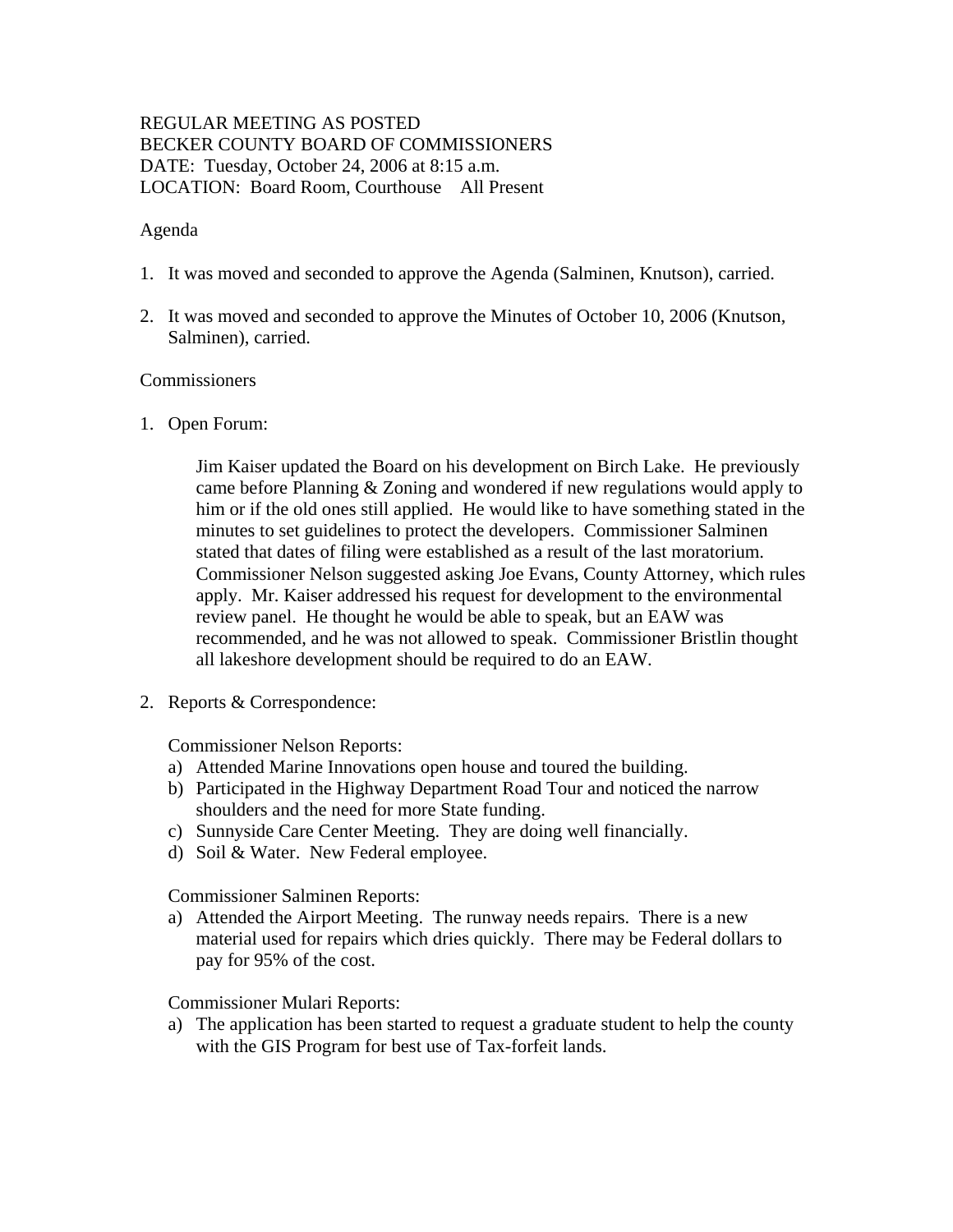- b) Attended the Task Force Meeting on the Frazee Swift Building. They are requesting quotes to remove asbestos. They will be requesting county dollars to assist with asbestos removal.
- c) Attended the Lakeland Mental Health Meeting. Targeted case management cuts are affecting them as well.

Commissioner Bristlin Reports:

- a) Attended the Sunnyside Care Center Meeting. The half-time Administrator is working out well and also the new Therapy Room is producing revenue.
- b) Attended the LMC Meeting. Parking in front of the Courthouse was discussed. The spots in front of the Courthouse should be left open for customer use.
- c) Commissioner Bristlin read the Building Code Resolution and asked if this is being enforced or if we should rescind the code.

Commissioner Knutson Reports: None

- 3. Appointments:
	- a) It was moved and seconded to appoint Bill Sherlin as the Member at Large to the Board of Adjustments (Bristlin, Salminen), carried.
- 4. Memorandum of Understanding: It was moved and seconded to approve the eleven county Memorandum of Understanding to study the feasibility of a chemical dependency treatment and correctional facility and form a steering committee to plan, facilitate, set goals, and establish the vision and function of the project. Karen Mulari was named as our voting member, with Commissioner Harry Salminen as alternate (Salminen, Bristlin), carried.

#### Auditor Treasurer

- 1. It was moved and seconded to remove from the table a request for a New On/Sale Liquor License (including Sunday Sales) for Kevin L. Karel, Cormorant Enterprises, Inc., DBA: Cormorant Inn & Suites (Nelson, Salminen), carried.
- 2. It was moved and seconded to approve the New On/Sale Liquor License (including Sunday Sales) for Kevin L. Karel, Cormorant Enterprises, Inc., DBA: Cormorant Inn & Suites, Cormorant Twp. (Knutson, Nelson), carried. Roll Call Vote: Knutson – Yea; Salminen – Nay; Mulari – Yea; Bristlin – Yea and Nelson – Yea.
- 3. It was moved and seconded to approve a New Annual Tobacco License (for Nov. 1, 2006) for Community Co-ops of Lake Park, DBA: C – Store, Lake Park Twp. (Nelson, Salminen), carried.
- 4. It was moved and seconded to approve the Annual Tobacco License Renewals (for Nov. 1, 2006 for the following (Salminen, Bristlin), carried.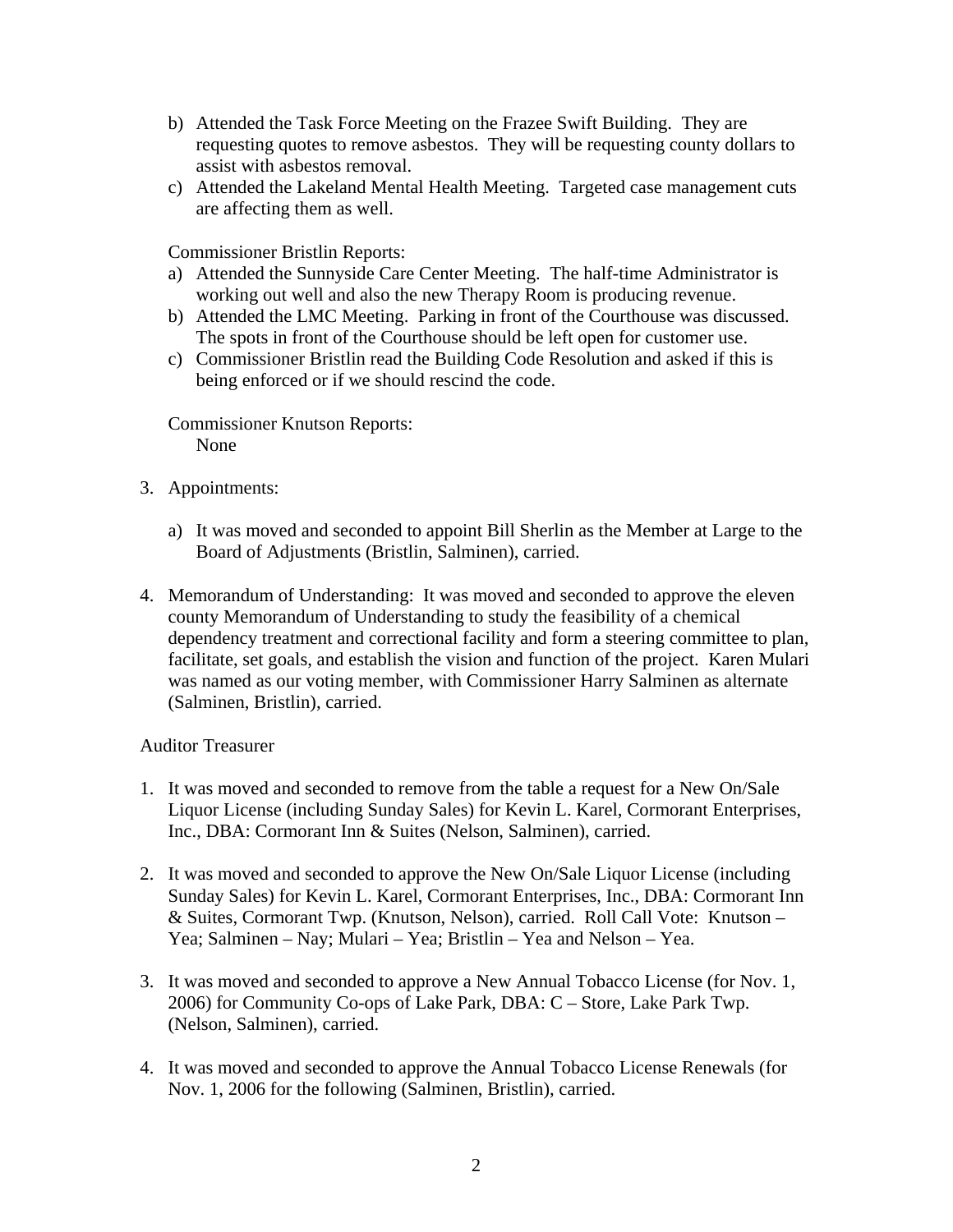Kathleen M. Sherbrooke, Cormorant Store, Inc,. Cormorant Twp. Joy M. McNamara, County 17 Club, Inc., Lake View Twp. James S. Chelmo, Strawberry Lake Store, Sugar Bush Twp. Matthew L. Anderson, Tri-Lakes Roadhouse Bar & Grill, Inc., Lake View Twp. Lance P. Highman, Northern Inn, Toad Lake Twp. Marvin E. Erdmann, The Boondocks, Height of Land Twp. Billy Wischnak, Outer Limits, Lake View Twp. John "Pete" Johnson, Richwood Off/Sale, Inc,. Richwood Twp. Shirley A. Kalberer, County 6 Amoco & Bait, Lake View Twp. Bill D. Christlieb, Osage Country Market, Osage Twp. John "Pete" Johnson, Richwood General Store, Richwood Twp. Jeffrey Krueger, Horseshoe, Inc., DBA: Soo Pass Ranch, Lake View Twp. Wayne M. Crawford, Sunlite Bar & Grill, Detroit Twp. Richard B. Sherbrooke, Lake Center Store, Lake Eunice Twp. Timothy J. Eischens, Twp Inlets Country Store, Two Inlets Twp. Richard LeSage, Ice Cracking Lodge, Round Lake Twp.

Finance Committee Minutes

- 1. It was moved and seconded to approve the Claims (Nelson, Knutson), carried.
- 2. It was moved and seconded to approve the Capital Improvement Expenditure Request from Central Services/Human Services Building Maintenance for removal of plaster ceiling in main floor bathrooms and replace with ceiling tiles, removal and replacement of most ceiling tiles in the lower level and removal of carpet from the hallway by the breakroom and replace with tile for the requested amount of \$10,535.22 (Salminen, Bristlin), carried.
- 3. It was moved and seconded to approve the Capital Improvement Expenditure Request for a 60-month lease for the Mail Processor in the amount of \$315 a month (Salminen, Nelson), carried.
- 4. It was moved and seconded to approve the CAMA request to participate in MCCC Manatron CAMA Project with Becker County's portion to be \$5,625 (Bristlin, Nelson), carried.

Disaster Emergency Training

- 1. Disaster Emergency Training was held during the County Board Meeting. Department Heads were invited to participate in this awareness training. This training was presented by Tom Vanderval, EMT, Great Plains EMS, Crookston.
- 2. It was moved and seconded to adopt the National Incident Management System (NIMS) Compliance Model (Knutson, Salminen), carried.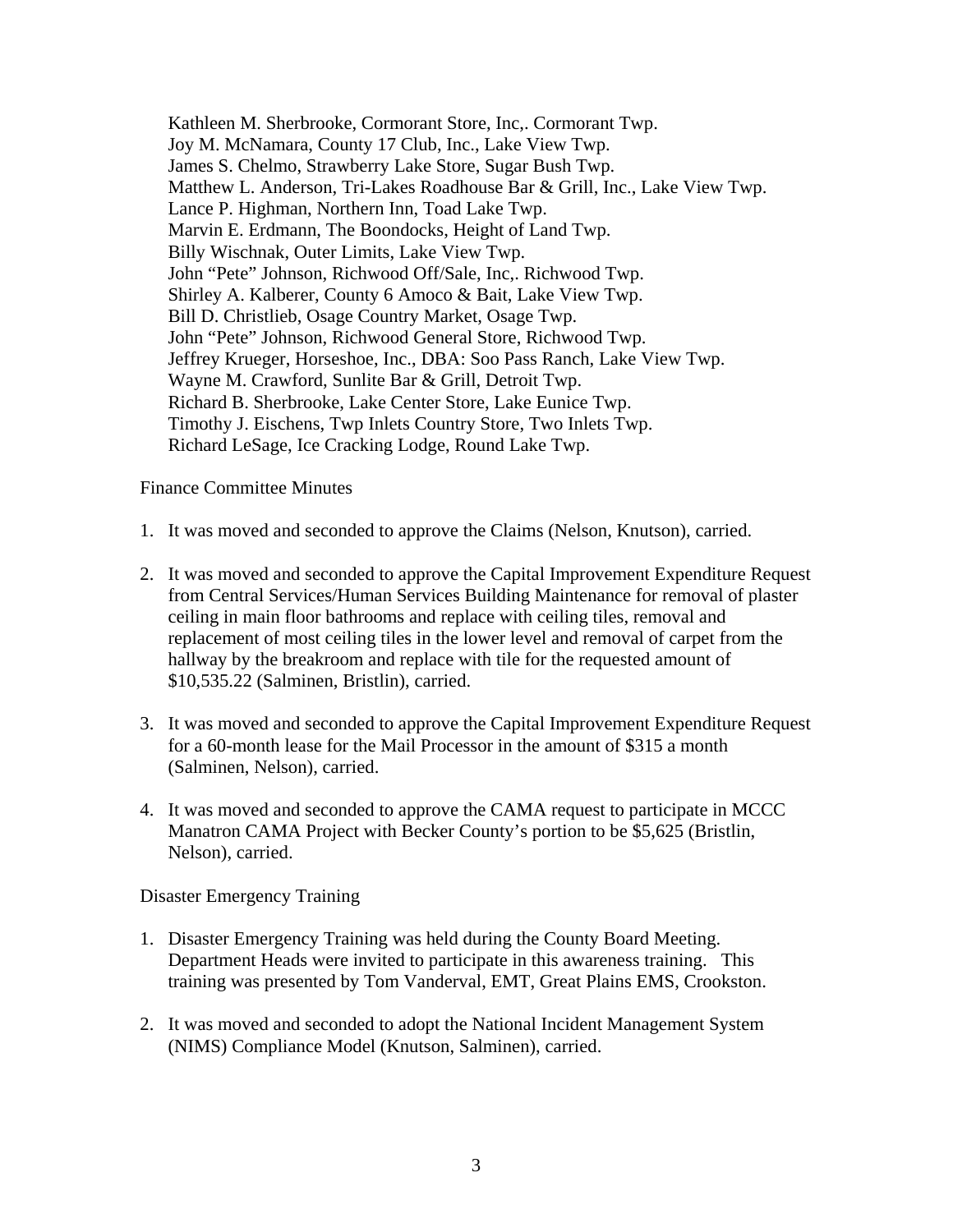# Human Services

- 1. It was moved and seconded to accept the public Assistance Applications (Salminen, Bristlin), carried.
- 2. It was moved and seconded to accept the Public Assistance Caseload Trends (Salminen, Knutson), carried.
- 3. It was moved and seconded to approve the Human Services Claims (Salminen, Bristlin), carried.
- 4. It was moved and seconded to approve the Purchase of Services Contracts with Perham Memorial Home Care and Smith Group Home (Salminen, Knutson), carried.
- 5. It was moved and seconded to approve the Community Health Claims (Knutson, Salminen), carried.
- 6. It was moved and seconded to accept the Transit Ridership Report (Nelson, Salminen), carried.
- 7. It was moved and seconded to approve the Transit Claims (Knutson, Salminen), carried.

# Highway

- 1. It was moved and seconded to add a request for a Speed Study on Hwy. 34 (Nelson, Knutson), carried.
- 2. It was moved and seconded to pass Resolution No. 10-06-2B, authorizing an agreement with the US Fish & Wildlife for Wetland Mitigation and to execute a warranty Deed to convey property for the sum of \$0.00 effective October 24, 2006 (Salminen, Bristlin), carried.
- 3. It was moved and seconded to pass Resolution No. 10-06-2C, to request MNDOT to perform a speed study on CSAH 34 from ½ mile West of CSAH 21 to CSAH 21 North (Salminen, Nelson), carried.

#### Planning & Zoning

- 1. Planning Commission (PC) Minutes of October 17, 2006:
	- 1) FIRST ORDER OF BUSINESS: Bruce Jacobs, Burlington Twp. Tabled by the applicant.
	- 2) SECOND ORDER OF BUSINESS: Daniel Simpson, Detroit Twp. Withdrawn by applicant.
	- 3) THIRD ORDER OF BUSINESS: Ray & Laynette Vlasak, Forest Twp. It was moved and seconded to concur with the findings and recommendations of the PC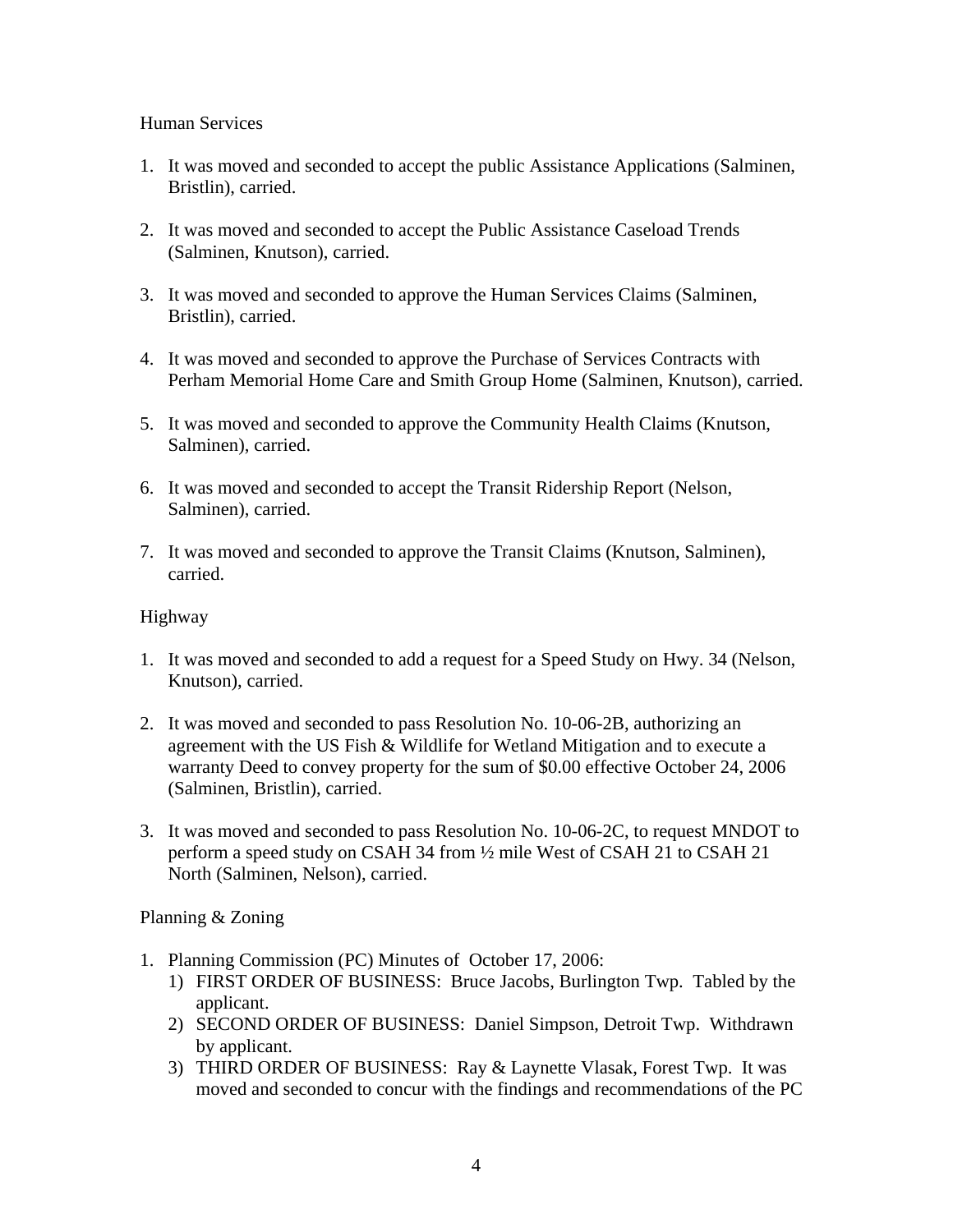to approve the change of zone from agricultural to residential and approve a conditional use permit for a multi unit development consisting of four sites based on the fact that the proposal meets the criteria of the Zoning Ordinance (Knutson, Nelson), carried.

- 4) FOURTH ORDER OF BUSINESS: Kris Smith, Sunrise LLC, Detroit Twp. It was moved and seconded to have the developer table the application until an EAW is done (Bristlin). Motion died for lack of a second. It was moved and seconded to concur with the PC to approve the change of zone from agricultural to residential and approve a conditional use permit for a Multi-Unit Residential Development for 21-units based on the fact that the development does meet the criteria of the Zoning Ordinance with the following stipulations: 1) Meet with the Department of Natural Resources to move the boat and beach area further North, trying to meet the required setback from the property line; 2) Unit #9 must meet the required 80-ft. setback; 3) Ingress and egress to Units  $#9$ , 10  $\&$  11 are to be from the development and not the public road; and 4) non-building of the proposed storage building on the site (Nelson, Bristlin), carried.
- 5) FIFTH ORDER OF BUSINESS: Winston Bedford, Lake View Twp. It was moved and seconded to concur with the findings and recommendations of the PC to approve the change of zone from agricultural to residential based on the fact that it is compatible with the surrounding area (Salminen, Bristlin), carried.
- 6) SIXTH ORDER OF BUSINESS: Kay Hockett, Detroit Twp. It was moved and seconded to concur with the findings and recommendations of the PC to deny the request for a retaining wall within the shore impact zone based on the fact that the wall does not meet the criteria of Section 12 of the Becker County Zoning Ordinance (Knutson, Salminen), carried.
- 7) SEVENTH ORDER OF BUSINESS: Henry & Joyce Trangsrud, Cormorant Twp. It was moved and seconded to concur with the findings and recommendations of the PC to approve the conditional use permit to allow the replacement of a retaining wall within the shore impact zone based on the fact that the wall would replace an existing deteriorating wall and the wall does meet the criteria of Section 12 of the Ordinance with the stipulation that a 6-inch lip be constructed at the top of each wall to detour and slow down the water flow (Nelson, Bristlin), carried.
- 8) EIGHTH ORDER OF BUSINESS: Urban Atterbury & Ernest Sayler, Lake Park Twp. It was moved and seconded to concur with the PC to approve the certificate of survey for two tracts of land in a residential zone and one lot in an agricultural zone based on the fact that it meets the criteria of the Zoning Ordinance and Subdivision Ordinance (Nelson, Bristlin), carried.
- 9) NINTH ORDER OF BUSINESS: Allen Langerud, Audubon Twp. It was moved and seconded to concur with the PC to approve the certificate of survey based on the fact that it meets the criteria of the Zoning Ordinance and Subdivision Ordinance (Bristlin, Salminen), carried.
- 10) TENTH ORDER OF BUSINESS: Jim Ulteig, Lake View Twp. It was moved and seconded to concur with the PC to approve the change of zone from agricultural to residential and approval of a certificate of survey to allow two